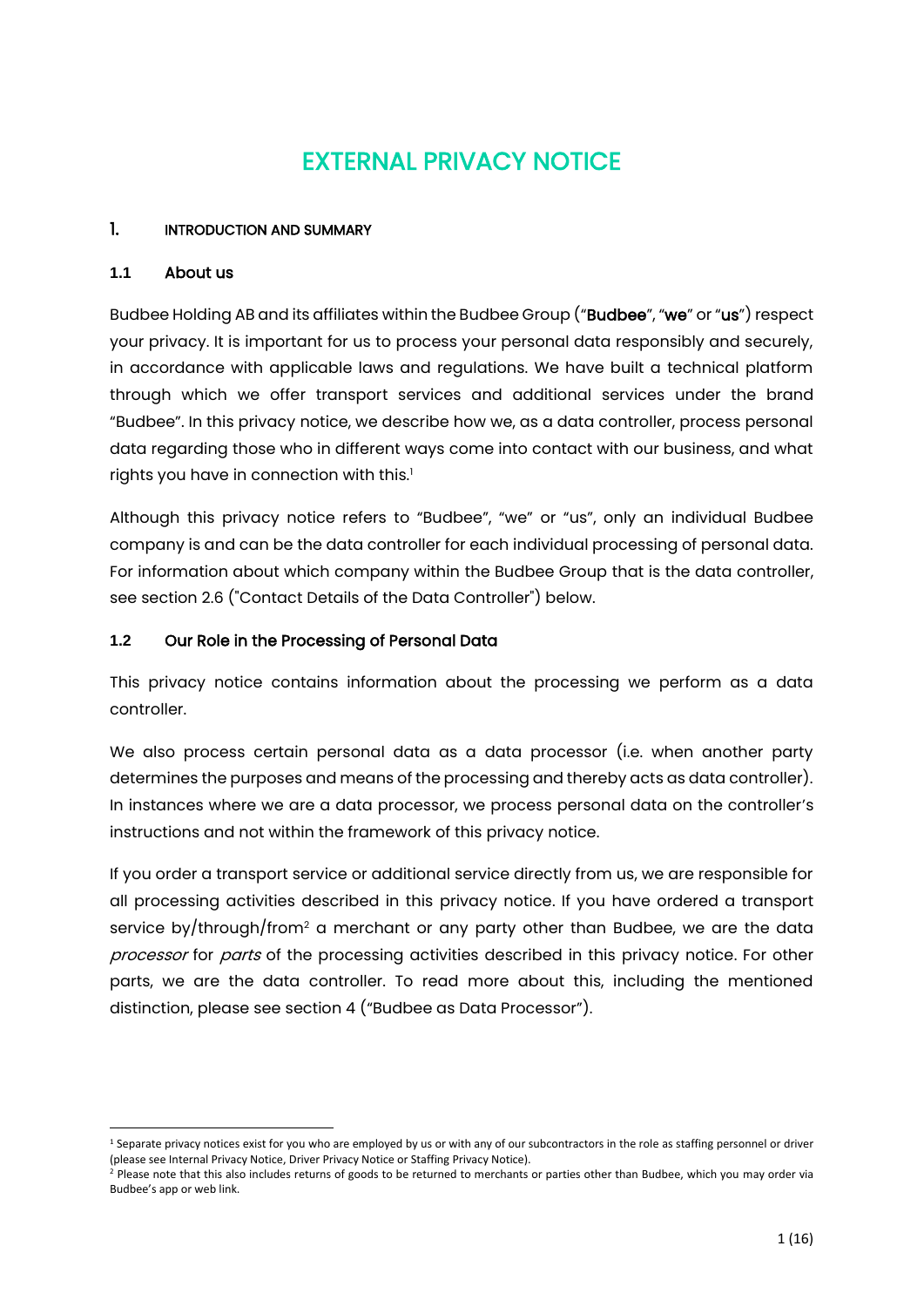## **1.3** The Data Subjects We Process Personal Data About

We process personal data about the categories of data subjects listed below. For further details, please see section 3 ("Our Specific Processing Activities").

# ● Category A - Customers and individuals acting on behalf of customers

- o Private customers of one of the merchants who directly or indirectly (for example via a 3PL or other platform) engage us for the performance of transport services.
- o Private customers of Budbee who have ordered a service directly from us.
- $\circ$  Individuals acting on behalf of a private or corporate customer (e.g. recipient, c/o address holder or contact person).
- $\bullet$  Category B Individuals who otherwise contact or interact with us
	- o People who visit and use our website, app or any of our other digital channels.
	- o People who come into contact with us in another way (e.g. through our customer service).

## Category C – Individuals who are employed or hired by one of our partners

 $\circ$  Persons who work for, act on behalf of, or are contact persons for merchants, logistics companies or other parties who cooperate with us in the performance of our transport and additional services or in connection with our business in general and thereby come into contact with us in some way.

## **1.4** Purposes of our Processing of Personal Data

We process your personal data for, inter alia, the purposes listed below. For further details, please see section 3 ("Our Specific Processing Activities").

- To offer and perform Budbee's transport and additional services, with the aim of simplifying the e-commerce experience.
- To ensure that those who use our transport services, and our additional services, receive a customized and personally performed service with a satisfying customer experience, in accordance with the customer's own preferences. This includes presenting and recommending delivery options and relevant additional services, as well as verifying/supplementing information that derives from you as a customer, your customer profile, previous deliveries, the merchant and/or another party.
- To perform our transport and additional services in a safe, transparent, reliable and smooth manner, as well as to ensure that our transport and additional services are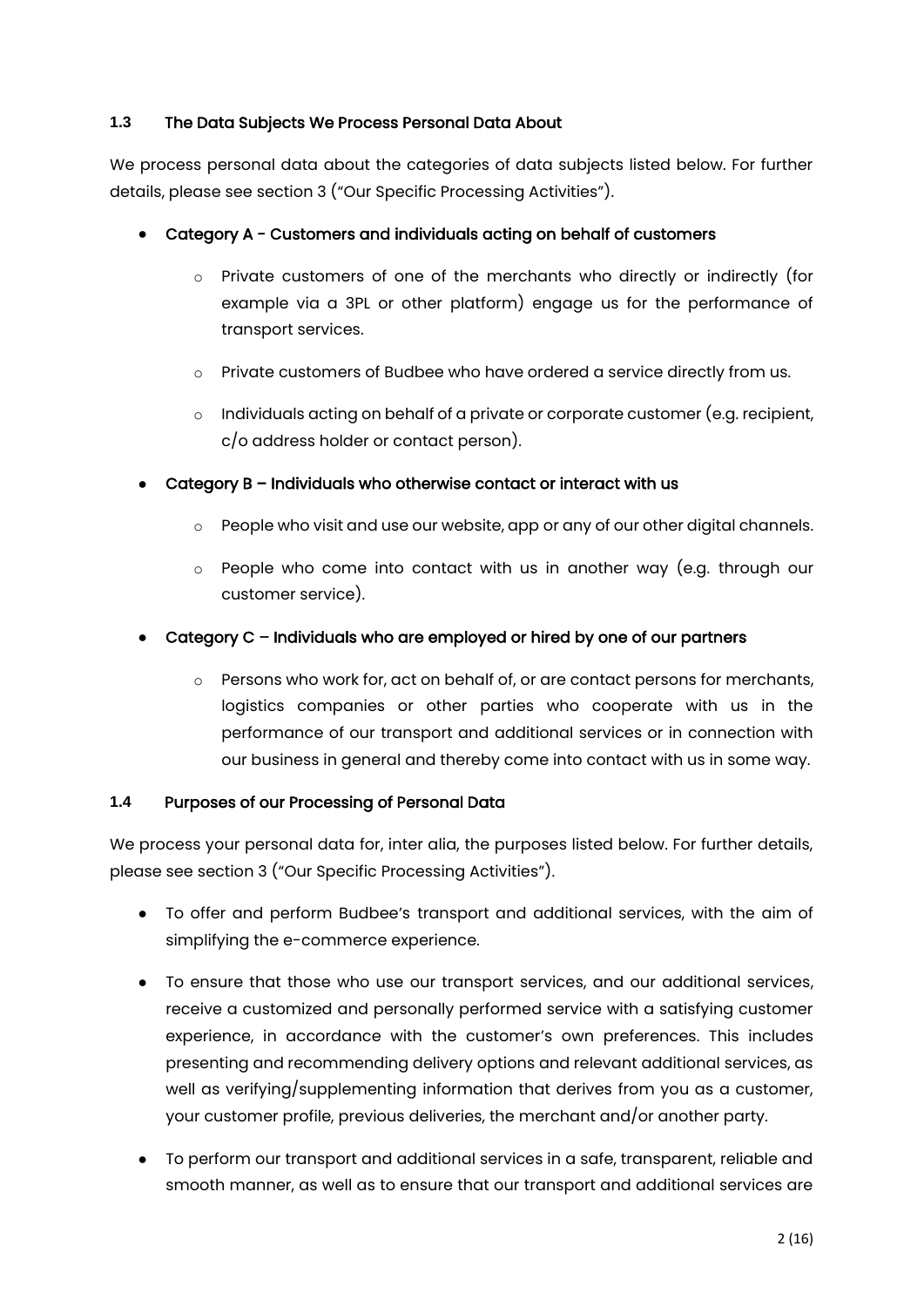performed in an efficient, predictable and optimized way, at the right time, with a low carbon footprint.

● To provide, analyse, follow up, improve, develop and maintain Budbee's services and offerings, programs, tools, website, app and other digital channels, as well as to analyse, follow up, improve and develop the quality and execution of what we deliver and offer, as well as the user experience and interaction with us.

# **1.5** Legal Basis, Retention Period and Your Right to Object to our Processing

All personal data processing must have a legal basis. Our legal basis for processing your personal data may be that we need to use your data to fulfil our agreement with you or to fulfil a legal obligation that we are subject to, or that we otherwise have a legitimate interest in processing your data. Information about the legal basis which we rely on for a particular processing activity is set out in section 3 ("Our Specific Processing Activities").

You have the right to object to certain personal data processing, such as marketing via email, read more about this in section 2.4 ("Offers and Information via Emails or Text Messages"). Your rights are described in more detail in section 2.5 ("Your Rights").

We will only process your personal data as long as necessary for the purpose of the processing, read more in section 3 ("Our Specific Processing Activities"), or for as long as you wish to receive information from us. Your personal data may also be deleted when we receive a request from you to delete your personal data, read more in section 2.5 ("Your Rights").

Please note that we may need to keep information about you for longer than mentioned above, where we are required to do so by law, regulation or government decision (for example, the Swedish Accounting Act requires that accounting information is stored for seven (7) years in addition to the current year), or processing is necessary to establish, enforce or defend a legal claim.

# 2 GENERAL INFORMATION

# **2.1** What is Personal Data and Personal Data Processing?

Personal data is any information that can be directly, or indirectly with other data, linked to a living individual. This means that a wide array of data constitutes personal data such as name, address and other contact details, delivery details and information on a customer matter.

Processing of personal data is any action taken with the personal data, e.g. collection, storage, processing, use for various purposes, alteration or deletion.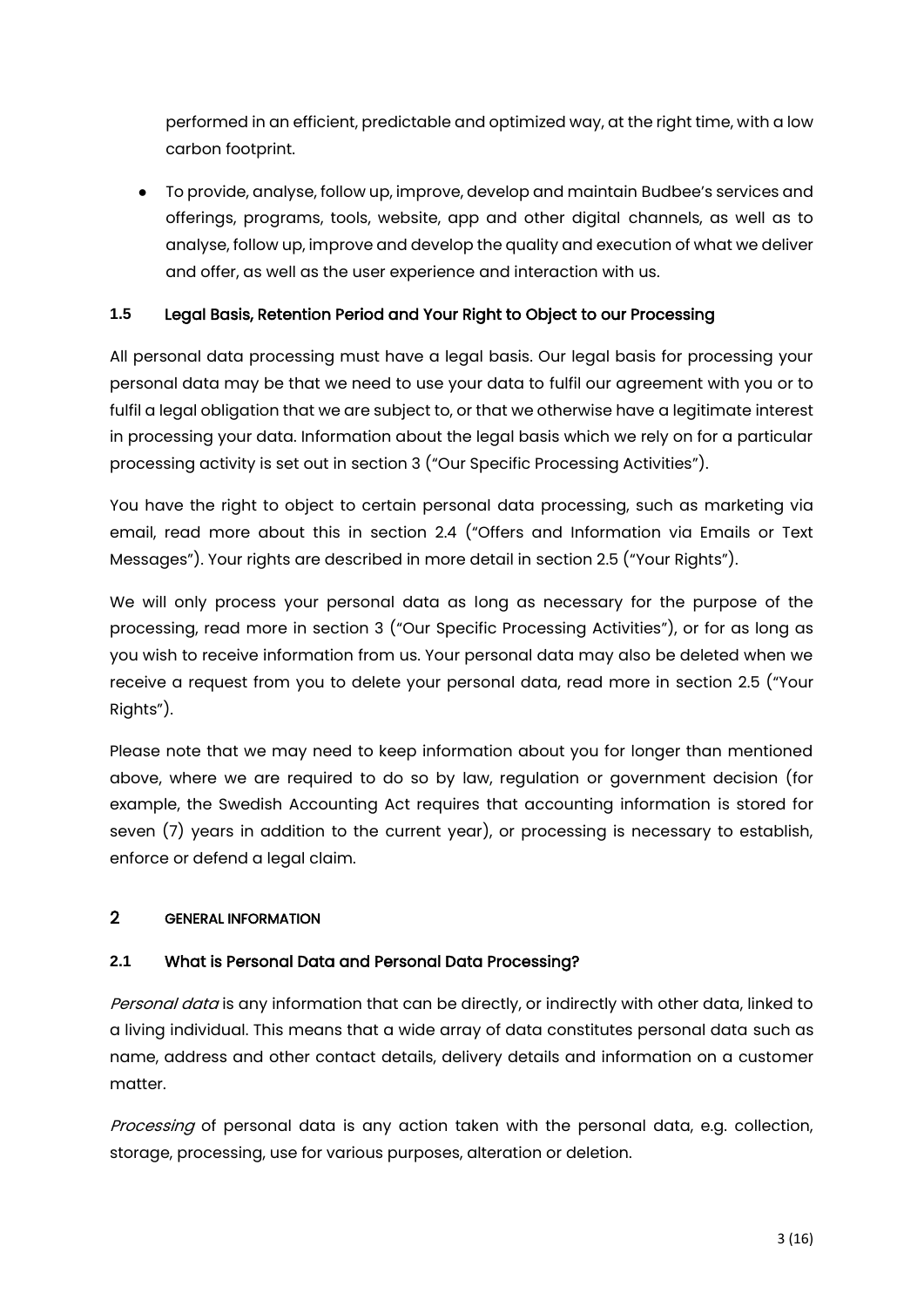## **2.2** How We Access Your Personal Data

The personal data that we process is in some cases provided to us (directly or indirectly) by the company from which you have ordered an item. Other personal data that we process about you may have been provided by you directly to us in order to facilitate delivery or in connection with you making special delivery choices or purchasing a service directly from us. You may also have provided the information to us in connection with a previous delivery.

Where you have not provided the personal data to us, we may have received the personal data as follows:

- From another person/party who ordered a service from us or ordered an item from one of our partners.
- From public or external registers/databases.
- From our partners (e.g. couriers/drivers).
- From your computer, phone or other device when using our digital channels (e.g. IP address).
- From parties who manage our payment solutions, analyse suspected fraud and authenticate logins or payments.

We may also create personal data ourselves, such as customer numbers, customer profiles, customer categories and delivery preferences based on the choices you have made in the past.

Our services are not aimed at children and we therefore do not knowingly collect data about children. However, if a child has used our services, it is possible for you as a guardian to contact us at the contact details in section 2.6 below ("Contact Details of the Data Controller") if you wish to exercise any of the child's rights.

As part of the performance/development of our services and for marketing purposes, profiling may occur based on the information we have received from you. Profiling involves an automated processing of your personal data to assess certain personal characteristics, for example to analyse or predict your personal preferences. Profiling is done to better provide offers and information tailored to your preferences. You can notify us at any time that you do not wish to take part in this type of offer.

# **2.3** Recipients of Your Personal Data

In some cases, it is necessary for us to share personal data with other parties, both inside and outside the EU/EEA. We do this to fulfil our commitments to you, the merchant and/or the recipient of parcels that we will deliver or provide, as well as to plan, optimize and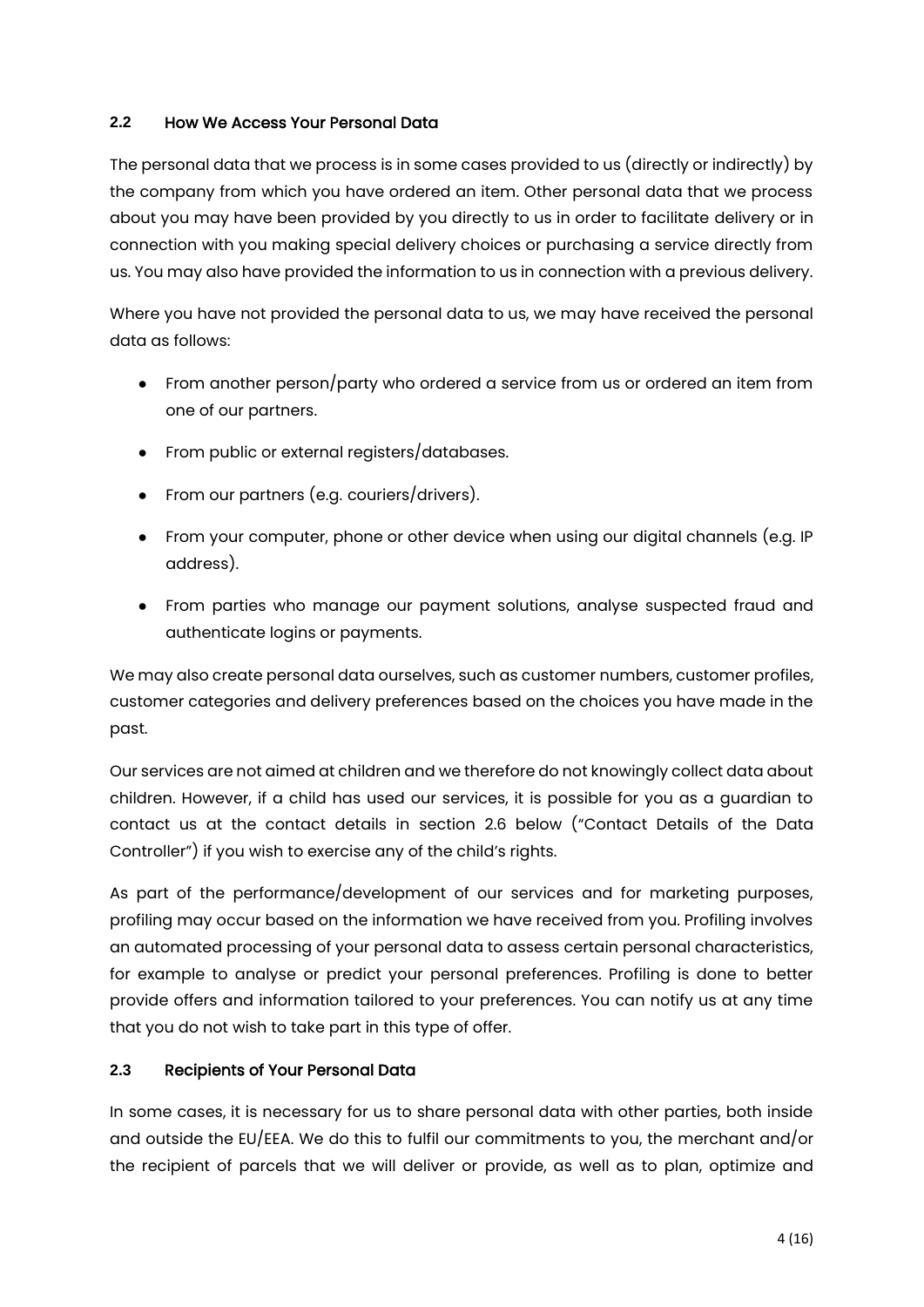develop our services. For example, we may need to share your personal data with other companies within the Budbee Group and the couriers, drivers, logistics partners and other partners involved in the transport of parcels to you. We may also disclose your information to an authority or other party in an investigation of suspected crime or other irregularities, if we are required to disclose information under law, regulation or government order, to establish, enforce or defend legal claims, or if we otherwise have a legitimate interest. See more about this in section 3 ("Our Specific Processing Activities").

Our IT providers and other partners who handle personal data on our behalf, so-called data processors, always sign agreements with us to ensure a high level of protection of your personal data. In relation to partners outside the EU/EEA, specific safeguards are taken, such as signing agreements that include the standard contractual clauses for data transfers adopted by the European Commission and available on the European Commission's website.

If you contact us through social media such as Facebook, LinkedIn or Instagram, your personal data will also be collected and processed by these companies in accordance with their respective privacy policies.

If we share your personal data with a recipient who is independently responsible for their processing of your personal data, such as an authority, the recipient is responsible for the legality of their processing.

# **2.4** Offers and Information via Emails or Text Messages

When you use our services, we require your email address and phone number in order to provide you with information about your delivery. We may contact you by email, text message or phone with important information regarding your delivery or other ordered services.

We may also send you offers and other marketing of our services. If you do not wish to receive offers and marketing via email or text message, you have the option to unsubscribe at any time by contacting us through any of the channels we specify in section 2.6 ("Contact Details of the Data Controller"). You can also unsubscribe from further marketing emails and text messages by following the instructions in the email and text message. Please note that even if you have opted out of receiving marketing emails and/or text messages, we may need to send you important information regarding your delivery or other ordered services.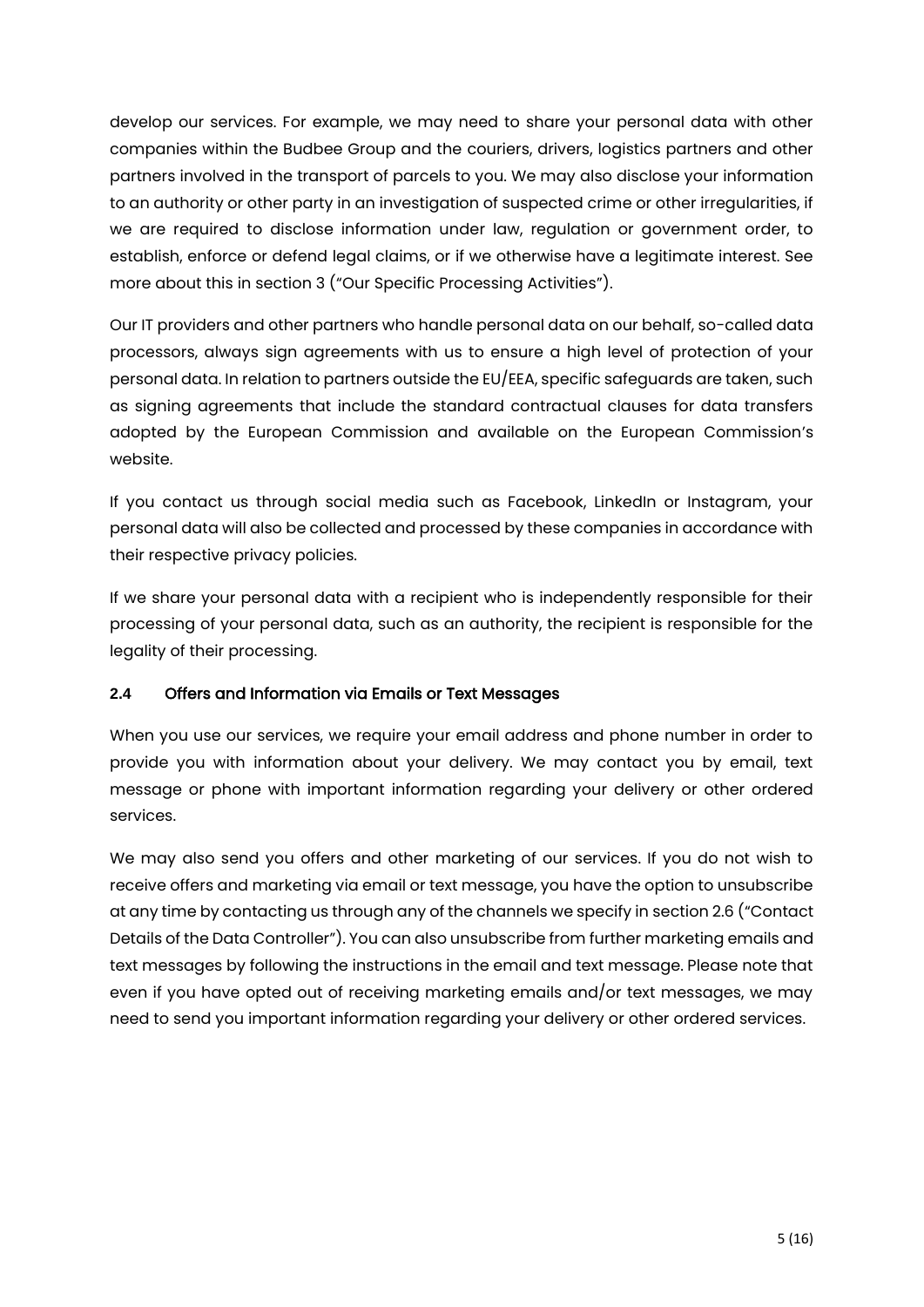# **2.5** Your Rights

You have certain rights in relation to our processing of your personal data. These rights are described at a high level below. If you would like to assert any of these rights, or get more information, please contact us by using the contact details in section 2.6 below:

- Right to be informed the right to be informed about how we process your personal data. We do this through this privacy notice, other information on our website, and by answering questions from you.
- $\bullet$  Right of access (register extract) the right to request a copy of your personal data if you want to know what information we have about you.
- Right to rectification the right to have incorrect data rectified and to supplement incomplete data.
- Right to object a right to object to our personal data processing if it is done based on a balancing of interests or for direct marketing. Regarding direct marketing via email or text message, you can object to this by following the instructions in the respective mail or contact us at the contact details below.
- Right to withdraw consent a right, in cases where we process your personal data based on your consent, to withdraw your consent at any time.
- Right to erasure a right to have your personal data erased under certain conditions.
- $\bullet$  Right to restrict data processing  $-$  a right to demand that the processing of personal data is restricted, e.g. if you oppose the correctness of the data. While the matter is investigated, our access to the data in question is restricted.
- Right to data portability a right to request that personal data that we process about you in order to fulfil an agreement with you, or based on your consent, be transferred to another data controller. This right is restricted to data that you have submitted to us in a structured, widely used and machine-readable format.

Please note that some of the above rights may only be invoked in certain situations.

If you have any complaints about how we process your personal data, or would like further information, please contact us via the contact details below. Furthermore, you always have the right to lodge a complaint about how we process your personal data to any EU data protection authority, e.g. in the country where you reside. Below is a selection of the data protection authorities you can turn to: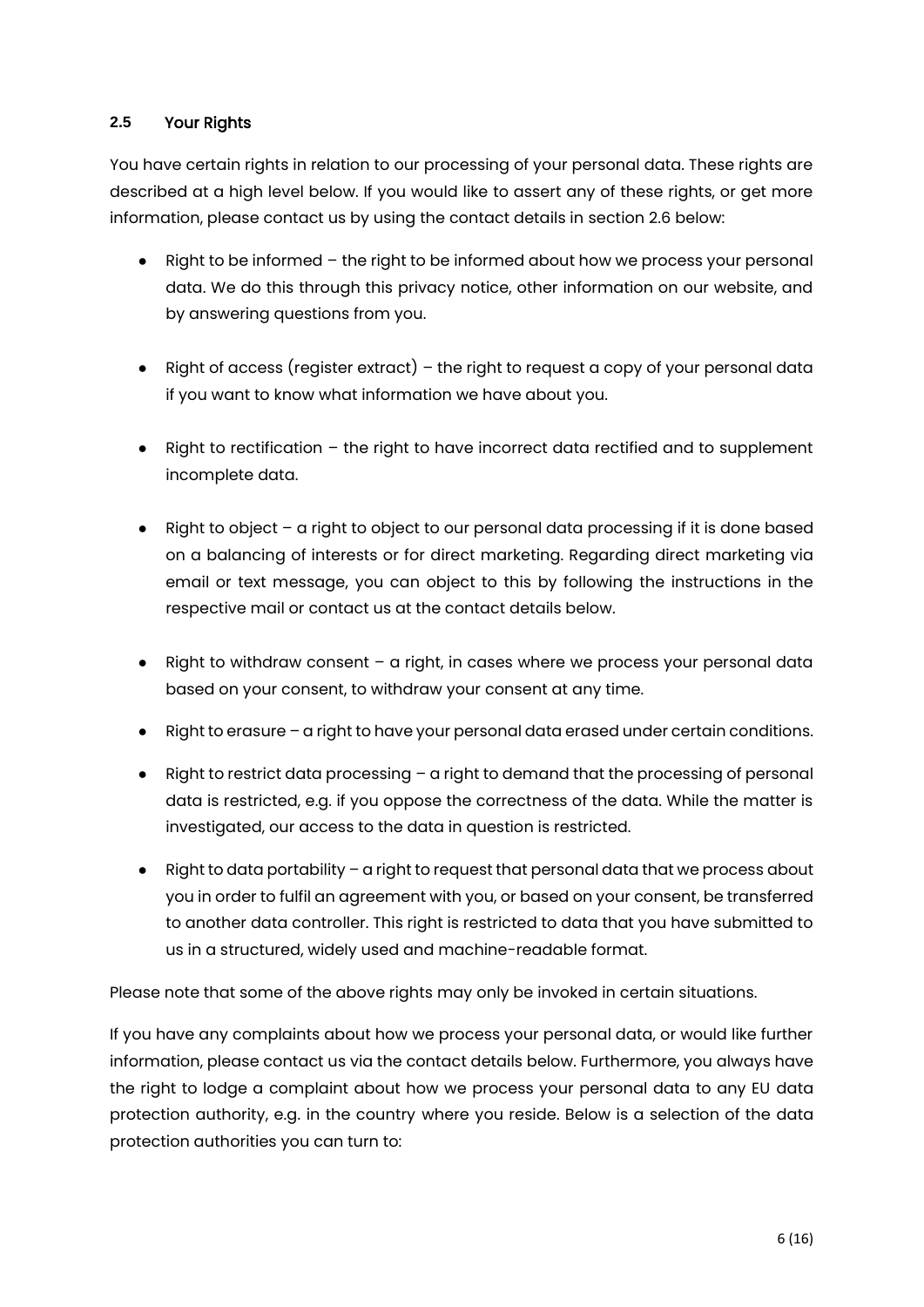| Sweden                                  | Belgium                                                                      | <b>Denmark</b>                                | <b>Finland</b>                                                | <b>Netherlands</b>                    |
|-----------------------------------------|------------------------------------------------------------------------------|-----------------------------------------------|---------------------------------------------------------------|---------------------------------------|
| Data protection<br>authority:           | Data protection<br>authority:                                                | Data protection<br>authority:                 | Data protection<br><u>authority:</u>                          | Data protection<br><u>authority:</u>  |
| Integritetsskydds-<br>myndigheten (IMY) | Autorité de protection<br>des données // Data<br><b>Protection Authority</b> | Norwegian Data<br><b>Protection Authority</b> | Tietosuojavaltututuntoi<br>misto // Data Protection<br>Agency | Dutch Data Protection<br>Authority    |
| www.imy.se                              | www.dataprotectiona<br>uthority.be                                           | www.datatilsynet.dk                           | www.tietosuoja.fi/en                                          | www.autoriteitpersoon<br>sgegevens.nl |

# **2.6** Contact Details of the Data Controller

If not specifically indicated or communicated otherwise, Budbee Holding AB (in Sweden) is the data controller in respect of the processing of personal data described in this privacy notice.

In the tables below you will find the contact details of Budbee Holding AB and the other local companies within the Budbee Group, as well as to our Data Protection Officer (DPO). If you are unsure which company that is the data controller, you can always contact Budbee Holding AB for further assistance.

| <b>Budbee Holding AB</b>                             |                           |                           |                           |                           |  |  |  |
|------------------------------------------------------|---------------------------|---------------------------|---------------------------|---------------------------|--|--|--|
| Org. No: 556898-3414                                 |                           |                           |                           |                           |  |  |  |
| Address: Alströmergatan 39, 112 47 Stockholm, Sweden |                           |                           |                           |                           |  |  |  |
| <b>Contact details for DPO: dpo@budbee.com</b>       |                           |                           |                           |                           |  |  |  |
| Sweden                                               | <b>Belgium</b>            | <b>Denmark</b>            | <b>Finland</b>            | <b>Netherlands</b>        |  |  |  |
| <b>Budbee Sweden AB</b>                              | Budbee Belgium B.V.       | <b>Budbee ApS</b>         | Budbee LTD.               | Budbee B.V.               |  |  |  |
| Org. No: 559322-4255                                 | Org. No: 768.864.263.     | Org. No: 39 77 23 61      | Org. No: 2923782-9        | Org. No: 74690280         |  |  |  |
| Address:                                             | Address: Lange            | Address: Ehlersvej 11,    | Address: Perhonkatu 6     | Address: Johan            |  |  |  |
| Alströmergatan 39, 112                               | Lozanastraat 142.         | 2900 Hellerup,            | 00100 Helsinki, Finland   | Huizingalaan 763A1066     |  |  |  |
| 47 Stockholm, Sweden                                 | Antwerp 2018, Belgium     | Denmark                   |                           | VH Amsterdam,             |  |  |  |
|                                                      |                           |                           |                           | <b>Netherlands</b>        |  |  |  |
| details<br>Contact<br>for                            | details<br>Contact<br>for | details<br>Contact<br>for | details<br>Contact<br>for | details<br>for<br>Contact |  |  |  |
| DPO:                                                 | DPO:                      | DPO:                      | DPO:                      | DPO:                      |  |  |  |
| dpo@budbee.com                                       | dpo@budbee.com            | dpo@budbee.com            | dpo@budbee.com            | dpo@budbee.com            |  |  |  |

## 3 OUR SPECIFIC PROCESSING ACTIVITIES

## (A) Processing in connection with the performance of the transport service

Please note that for some of the processing activities listed in the table below, we may be a data processor (if you have purchased the transport service from another party, such as a merchant). Read more about this in section 4 ("Budbee as a Data Processor").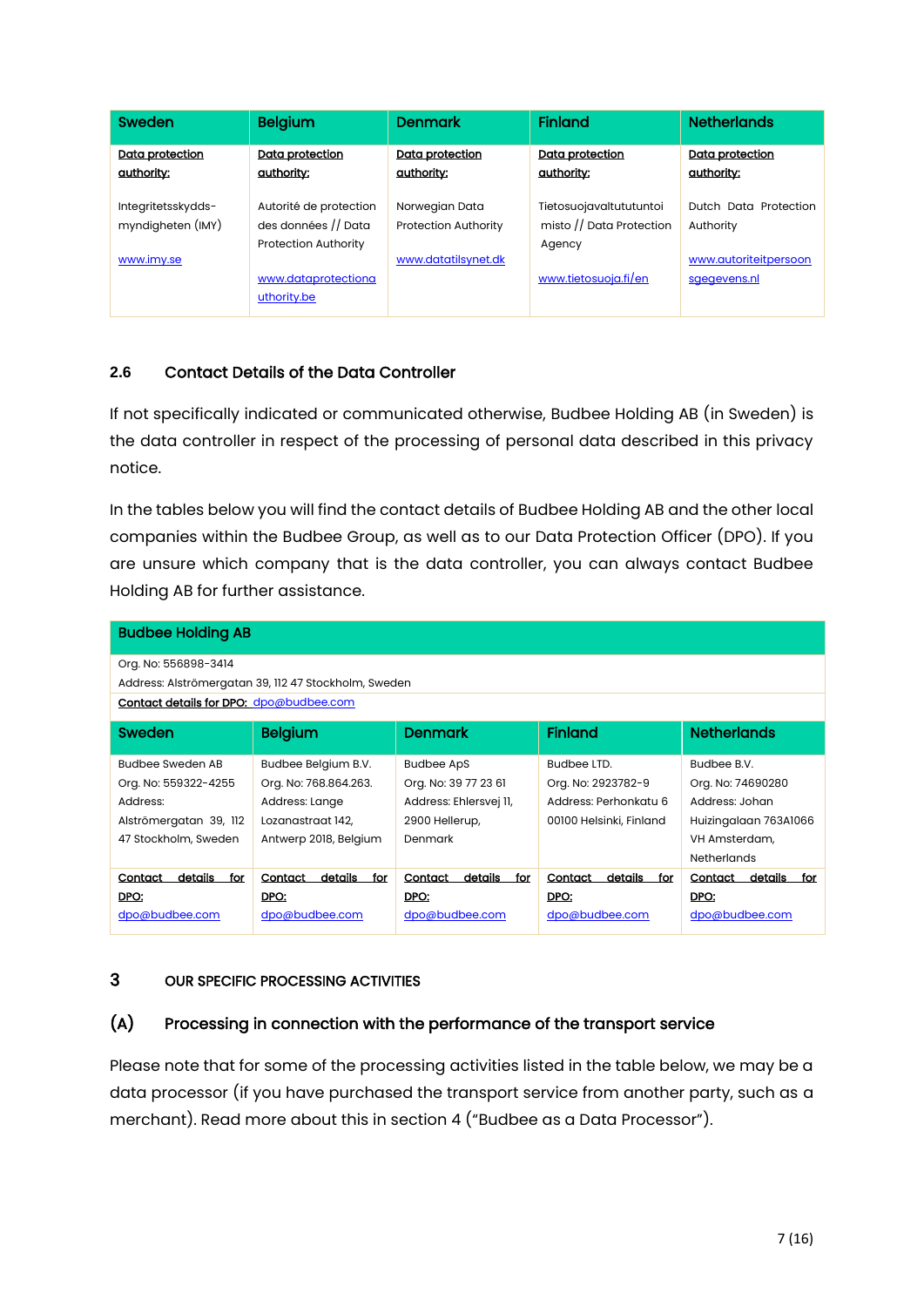## Processing in connection with the performance of the transport service

#### Purpose:

- Offer and perform an efficient, optimized, smooth, reliable, safe and accurate transport service, with a low carbon footprint, and with the latest technology.
- Ensure that those who use our transport service receive a customized and personal service with great customer experience in accordance with their own preferences.
- Recommend delivery options and verify or supplement information from merchants and the customer/ the person acting on behalf of the customer.
- Recommend additional services or features, such as Budbee Plus membership, downloading the Budbee app, purchasing specific time slots for delivery, changing the day or delivery method (for example, switching from home delivery to delivery to box).
- Communication with, and report to, customer and/or the person acting on behalf of the customer and others involved in the transport of order status and selectable delivery options, as well as the associated interactions between the customer, us and the driver responsible for delivering the parcel.
- Verify identity, verify legal age (for receiving certain parcels), confirm that the correct recipient receives the parcel.
- Document the completion, or attempted completion, of the delivery or return of parcels and document that parcels have been delivered to the correct address.

#### Categories of personal data:

- Name and contact information such as phone number, email address, address (including coordinates), venue access code and floor number, including information from previous deliveries.
- Additional information to determine the delivery destination, e.g. house description.
- Delivery preferences, such as the time and date of delivery.
- Identification information (e.g. social security number, signature, or electronic signature such as Bank ID).
- Information about the contents of the parcel (if provided to us, e.g. if it contains dangerous or extra sensitive content, has a high value, etc.).
- Information of Budbee Plus membership and selected additional services.
- Documentation for completion, or attempted completion, of delivery/return (e.g. photo of the parcel outside the door).
- Any other information you provide to us.

## Legal basis:

• Performance of a contract: The processing may in some cases be necessary to fulfil a contract that you have entered into with us, or to act at your request before such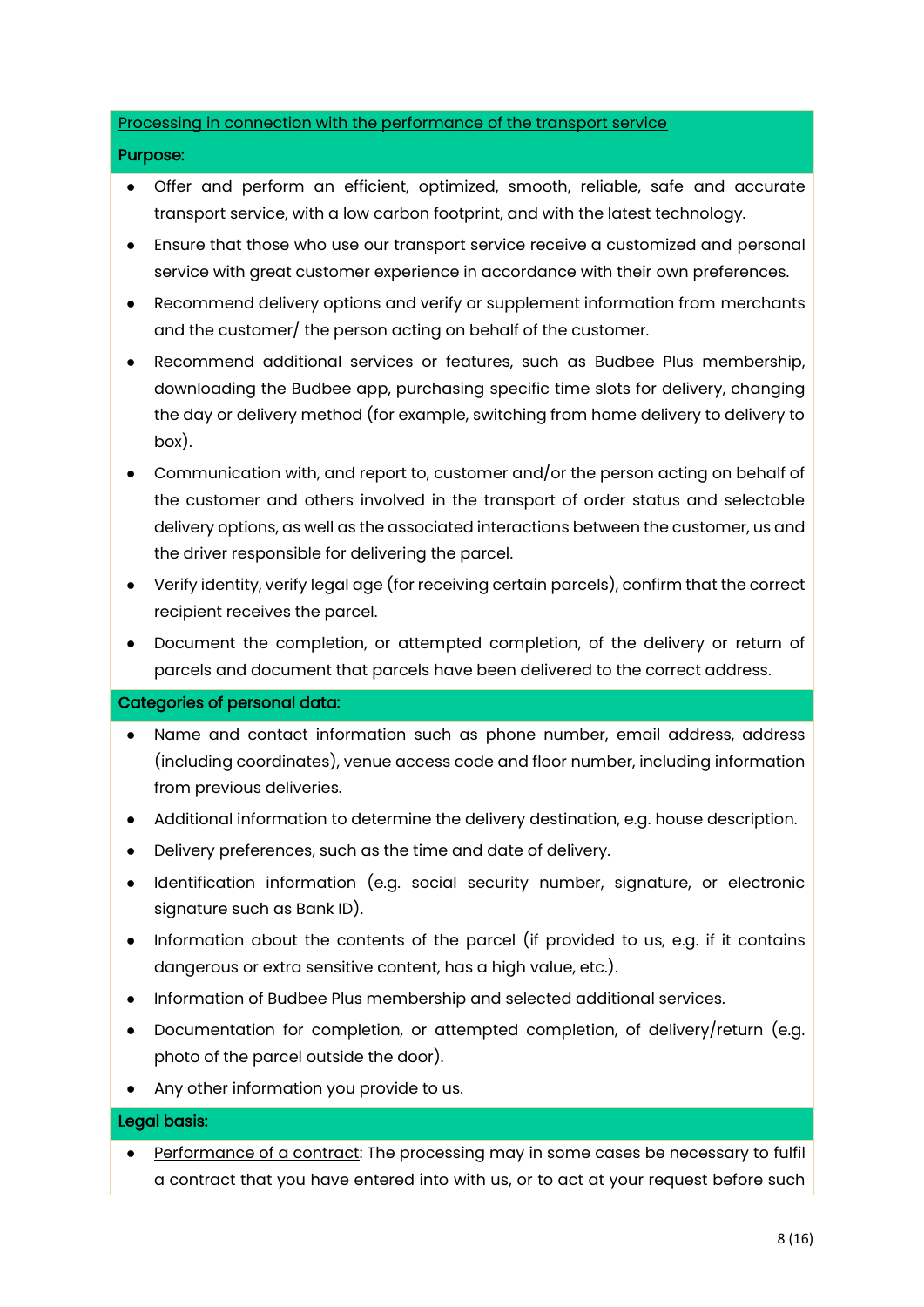contract is entered into. This legal basis only applies when you have ordered the transport service directly from us (not through any merchant).

- Balancing of interests: We have a legitimate and compelling interest to process your personal data to perform the transport service, proving that it was performed, as well as for planning and scheduling the transport services so that they can be performed efficiently, with high precision, in accordance with our customers' preferences. This legal basis also applies if you have ordered the transport service from someone other than Budbee, such as a merchant, or if you are not our customer but act on our customer's behalf. It also applies to processing that is not strictly necessary to determine the address to which the parcel is to be delivered but which is nevertheless justified in order to perform the transport service in an efficient, optimized and customized manner.
- (B) Processing in connection with your other interactions with us (e.g. purchasing additional services, contacting our customer service, using our app and web, etc.)

#### Processing in connection with you making a purchase with us

#### Purpose:

 $\bullet$  To deliver and charge for the service you ordered (e.g. delivery within a specific time slot, change of day or delivery method, a Budbee Plus membership or that you purchase the entire transport service directly from us).

## Categories of personal data:

- Name and contact details (email and telephone number).
- The type of service you buy and the price.
- Preferences in relation to the delivery method, day or time slots for delivery (if such services have been purchased).
- Payment details (e.g. credit card number).

## Legal basis:

Performance of contract: The personal data processing is necessary to fulfil our obligations in the contract with you (i.e. delivery and charge for the service you order).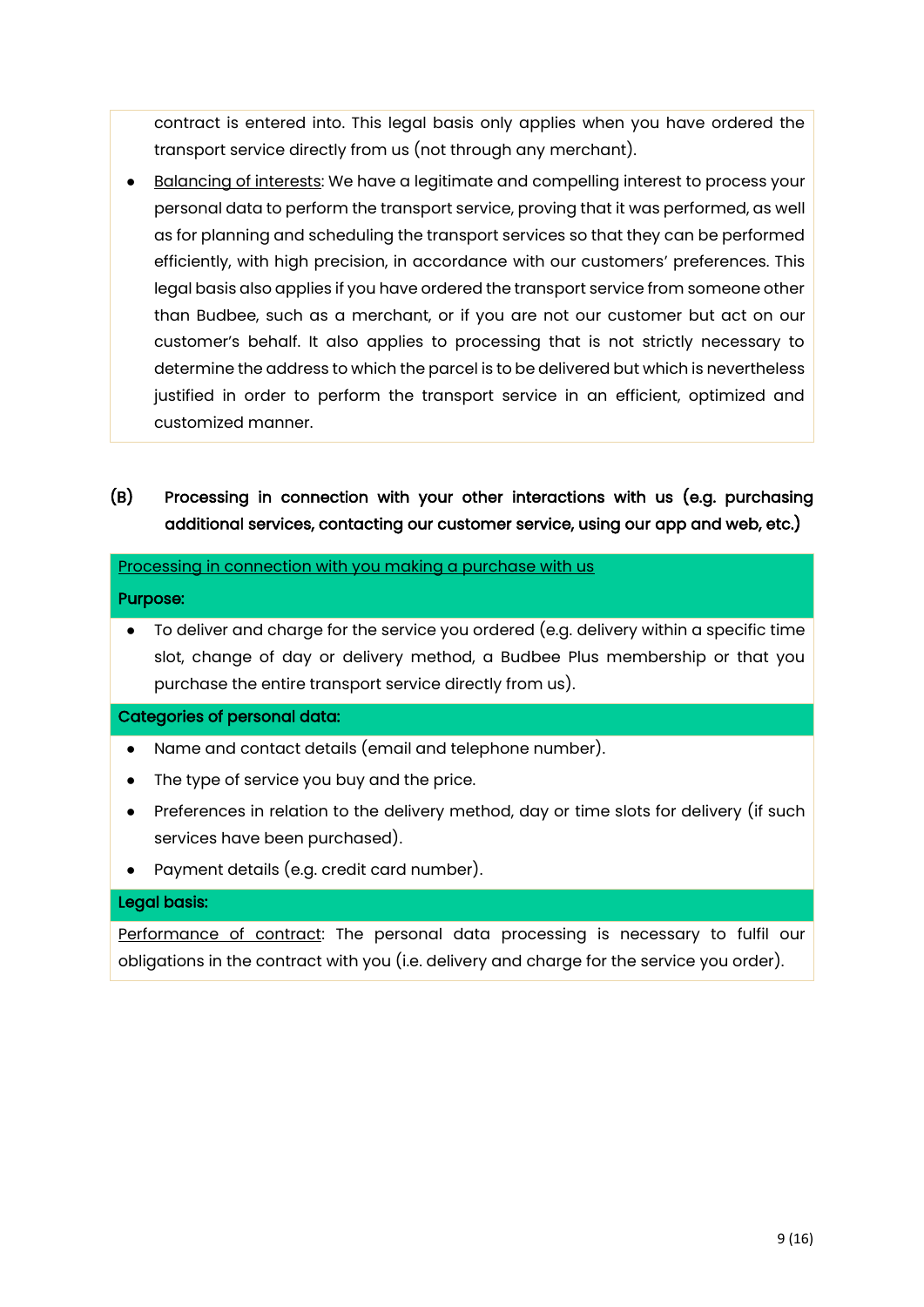Processing in connection with registration and updating of your customer profile at Budbee

#### Purpose:

If you use our Budbee app, we'll store your customer profile. The information is saved for as long as you keep your account with us (until you actively delete your account). The purposes for the processing are:

- To enable an easier performance of the transport service and avoid that you are required to provide the same information on several occasions (for future deliveries).
- Recommend additional services that we think you may be interested in.

## Categories of personal data:

- The categories of personal data we collect to perform the transport service.
- Your contact details and delivery preferences.
- Information on how to find the address, that you previously have provided to us either when you have chosen Budbee as the delivery method through a merchant or when you have ordered services directly from us.
- The (additional) information we receive from drivers e.g. correction of incorrect address, the venue access code, floor number, etc.
- Your previous delivery information.

## Legal basis:

Performance of contract: The personal data processing is necessary to fulfil our obligations in the terms of service that apply to the Budbee app and which you agree to in connection with the registration.

## Processing in connection with your Budbee Plus membership

## Purpose:

To offer and provide you with the benefits included in the membership.

## Categories of personal data:

● Name and contact details.

#### Legal basis:

Performance of contract: The personal data processing is necessary to fulfil our obligations in the membership terms applicable to Budbee Plus at any given time and which you agree to in connection with the registration or subsequent updating of the membership terms.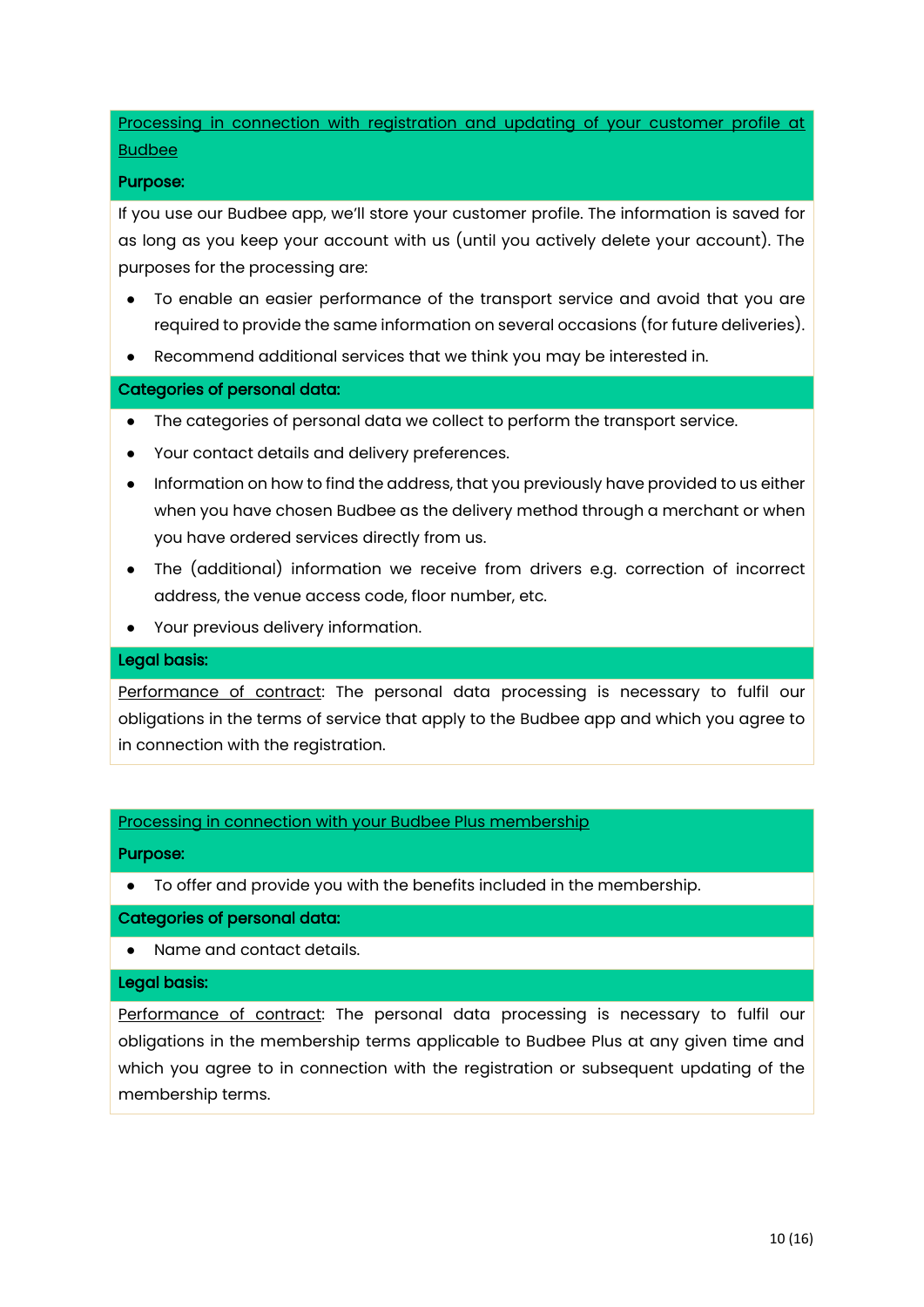Processing in connection with your use of our app/web/digital channels

## Purpose:

- To evaluate and improve our services.
- To offer you relevant content.
- We also use cookies. Read about how we use cookies and what choices you can make in our Cookie Policy.

#### Categories of personal data:

- How you use our app/web/digital channels (choices, clicks, popular pages and offers).
- Information you provide during your use, such as feedback and comments.

#### Legal basis:

Balancing of interests: We have a legitimate and compelling interest in processing your personal data to evaluate and improve our services and offer you relevant content.

## Processing in connection with your contact with us (e.g. through our customer service)

#### Purpose:

- Communicate with you and administer your matter when contacting us e.g. through our customer service, email forms and/or social media accounts.
- Analyse calls and chats to improve our communication.

## Categories of personal data:

- Name and those contact details you provide to us, or which are needed to handle your question (e.g. name, address, phone number and email address).
- Matter information (e.g. requests, complaints, order and order details, purchase and transaction history, payment information and other information that you provide in your contact with us or have provided in the context of another process).
- Recorded conversations between you and the driver or Budbee.

## Legal basis:

Performance of contract: Fulfil the contract with you and otherwise administer obligations arising from the contract.

Balancing of interests: We have a legitimate and compelling interest in processing your personal data to communicate with you, provide information to you, analyse calls and the use of our communication functions, as well as develop, test and improve our services and technical platforms.

Legal obligation: In some cases, we have a legal obligation to process personal data that you submit to us (e.g. under consumer law or for accounting purposes).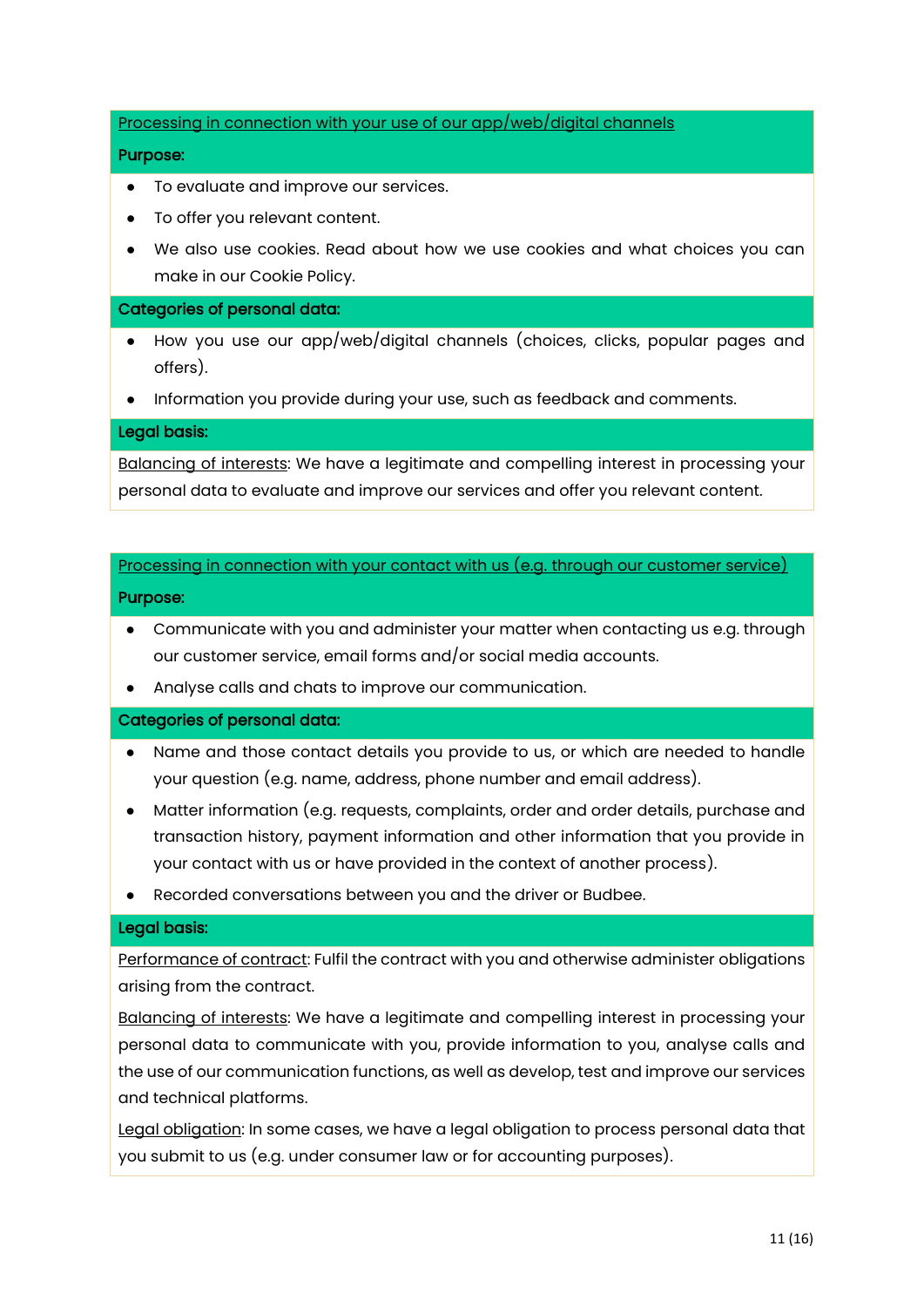# (C) Processing for marketing purposes

We show ads, advertising banners and may offer you discount coupons. We register if you select or click on any of these (see more in the section "Processing in connection with your use of our app/web/digital channels" above).

- Advertising banners and ads. The advertising banners and ads we present in the app and on our website are selected by a third party and we have excluded the ability to customize the ads based on your profile.
- Discount coupon offers. You may receive a discount coupon offer if you have selected pick-up from a specific pick-up point. Thus, the offers are not based on what you ordered or received, shown interest in, or similar (only on the geographical location of the pick-up point).
- Other marketing. We may send you newsletters and/or other marketing of our services, e.g. by email and SMS.
- Analysis of which groups that use our services. We may analyse where, and among which type of individuals, our services are popular/less popular (e.g. the use of our services is high in region X, among women and men between age Y and Z).

## **Marketing**

## Purpose:

- To show you discount coupons that you can use at our partners.
- To analyse and identify suitable target groups to whom we target advertising.
- To send you offers.

## Categories of personal data:

- Name and contact details.
- The delivery point you have chosen to pick up your parcel.
- Information about your use of Budbee's services (popular add-on services and merchants etc.).
- Cookies we use, read more in our Cookie Policy.

## Legal basis:

Balancing of interests: We have a legitimate and justified interest in processing your data to create an offer we think you might be interested in.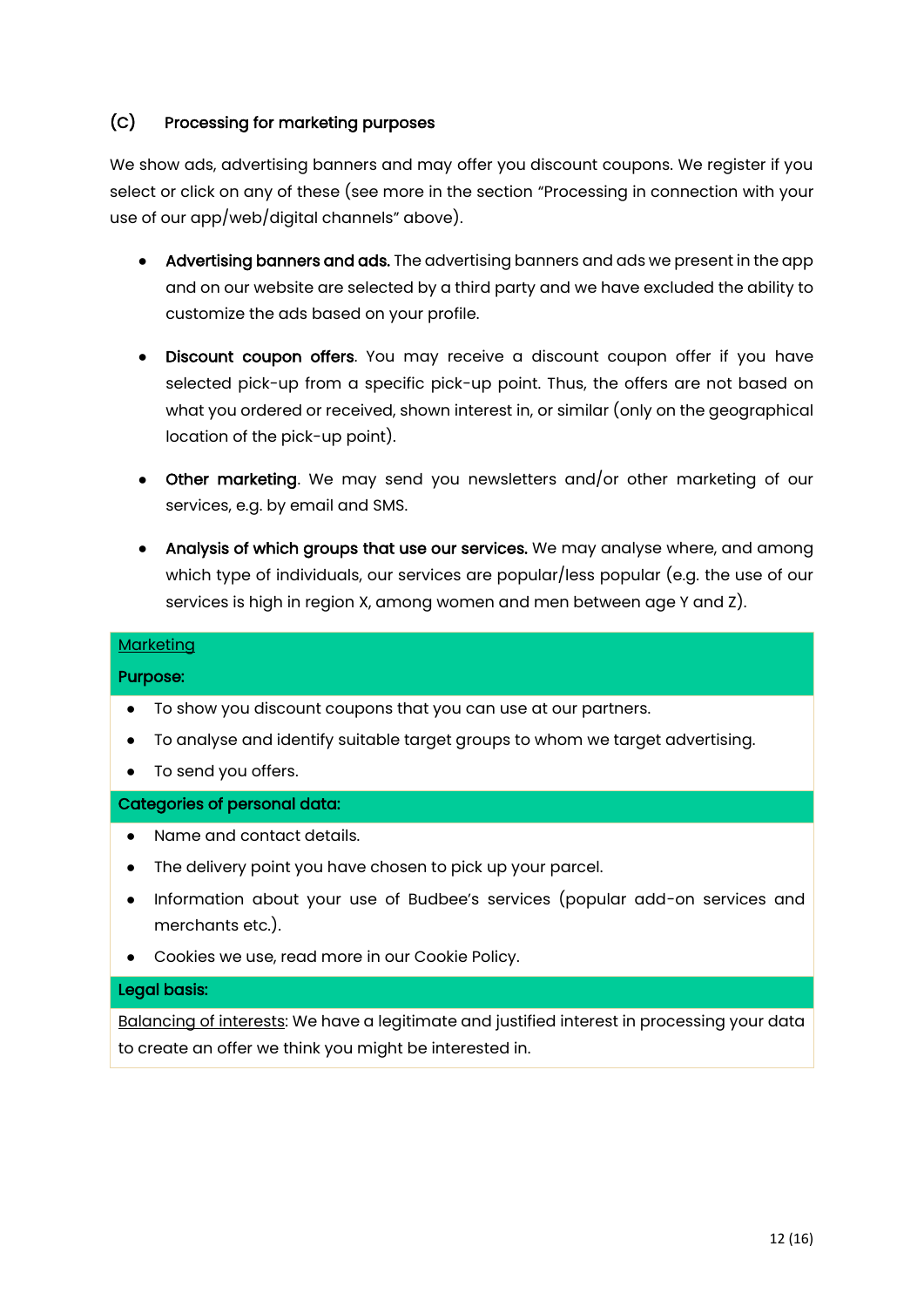# (D) Processing in connection with the evaluation of accomplished transport services and analyses with the purpose to develop our services

#### Analysis and evaluation

#### Purpose:

- Ensure and improve the quality of our services in general and for educational purposes.
- Collect, manage and investigate comments, feedback and incident reports submitted to us.
- Compilation of statistics, reports, KPIs regarding the use and performance of our services.
- Analyse and evaluate insights and trends.
- Evaluate, improve and develop Budbee's services and offerings in general, review historical development and performance, and changed behaviour and demand in relation to Budbee's services and offerings.

#### Categories of personal data:

- Recorded calls between customer and driver or traffic management.
- Information in comments, feedback and incident reports from e.g. the customer.
- Contact information: e.g. name, address.
- Popular merchants and/or product and service categories.
- Demographic data, such as gender, age and family situation, were collected from public sources.
- Frequency and use of transport services and other services, such as apps, websites, emails, etc.

#### Legal basis:

Balancing of Interests: We have a legitimate and justified interest in processing your data to administer, evaluate and develop our services.

## (E) Processing of data when you are employed or hired by one of our partners

Persons who are contact persons of merchants, logistics companies or other parties who cooperate with us in the execution of our transport services

#### Purpose:

● Administer our contractual relationship and/or perform the transport services.

## Categories of personal data:

● Name and contact details.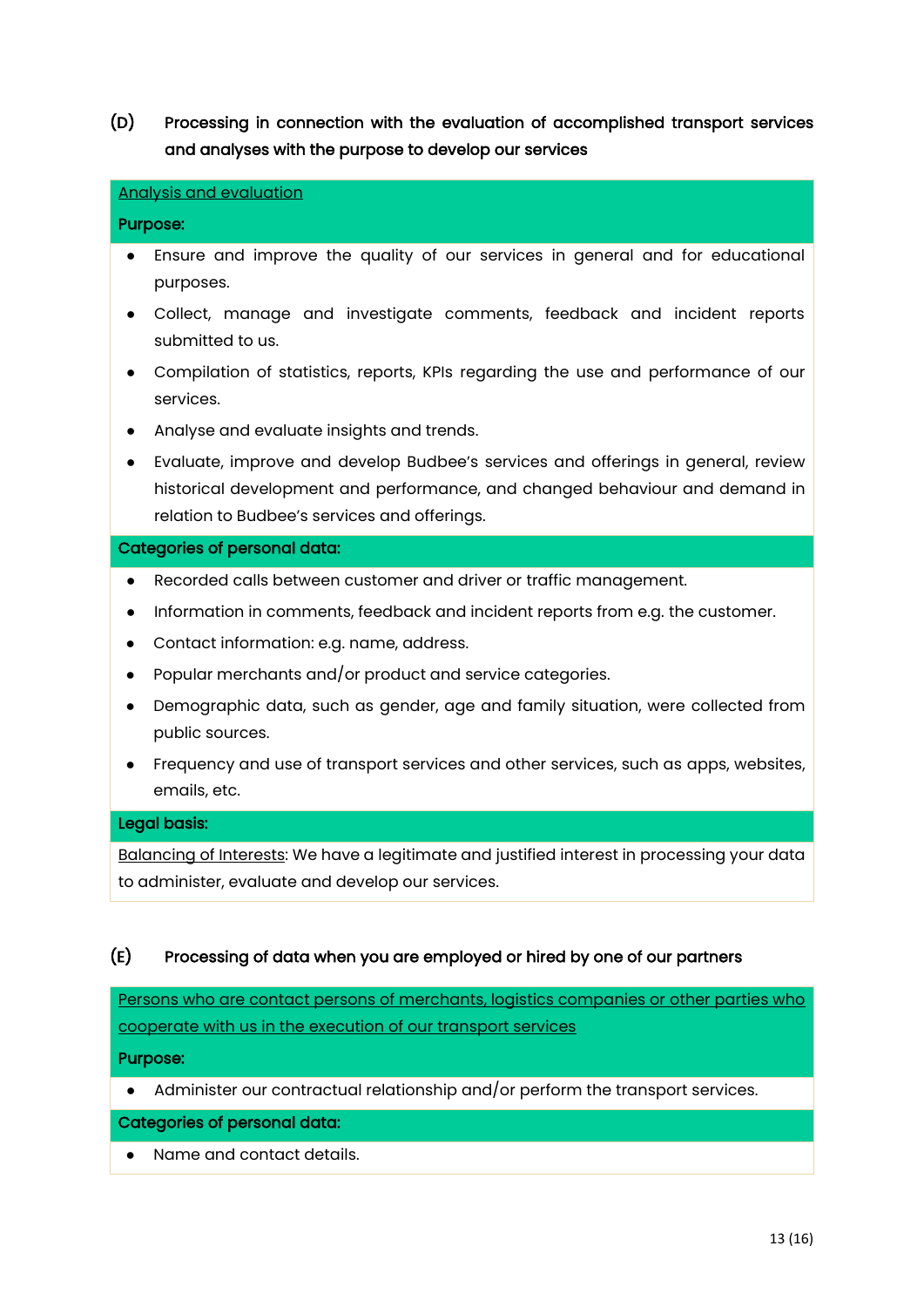## ● Employer.

## Legal basis:

Balancing of interests: We have a legitimate and compelling interest in processing your data in order to administer our contractual relationship and/or perform the transport services.

# 4 BUDBEE AS A DATA PROCESSOR

We also process certain personal data as a data processor (i.e. another party determines the purposes and means of the processing). We are primarily data processors in relation to merchants who hire us to deliver parcels to such merchants' customers. When we are data processors, we process personal data on the instructions of another party. The processing that we carry out as data processor is not fully described in this privacy notice. If you are interested in knowing how we process personal data as a data processor, you should contact the controller with whom you have been in contact (e.g. the merchant).

The most common situation where we are processing personal data as a data processor is when you have ordered an item from a merchant and selected Budbee for delivery. You have then ordered the transport service from the merchant, but we are the ones who carry out the delivery. The merchant then provides us with certain information and instructions on how to carry out the delivery. However, please note that we normally collect additional data ourselves, and carry out further processing, as a data controller, in order to offer an efficient, optimized and customized transport service in line with Budbee's general offer for its transport services and additional services.

It is therefore only the basic elements of the transport service for which we are the data processor, i.e. the most basic elements in order to be able to carry out the transport/delivery that a customer has ordered from the merchant in question and that the merchant in turn instructs us (Budbee) to carry out.

Below is a brief description of the purposes of the processing, categories of data subjects processed, and categories of personal data processed, in the cases where you have ordered an item from a merchant and selected Budbee for the delivery, and where Budbee processes personal data as a data processor.

# **4.1** Purpose of the Processing We Carry Out as a Data Processor

Budbee processes your personal data as a data processor for the following purposes:

- Receipt of order information from merchants.
- Management of the transport order, either in the Budbee API or in third-party TA systems.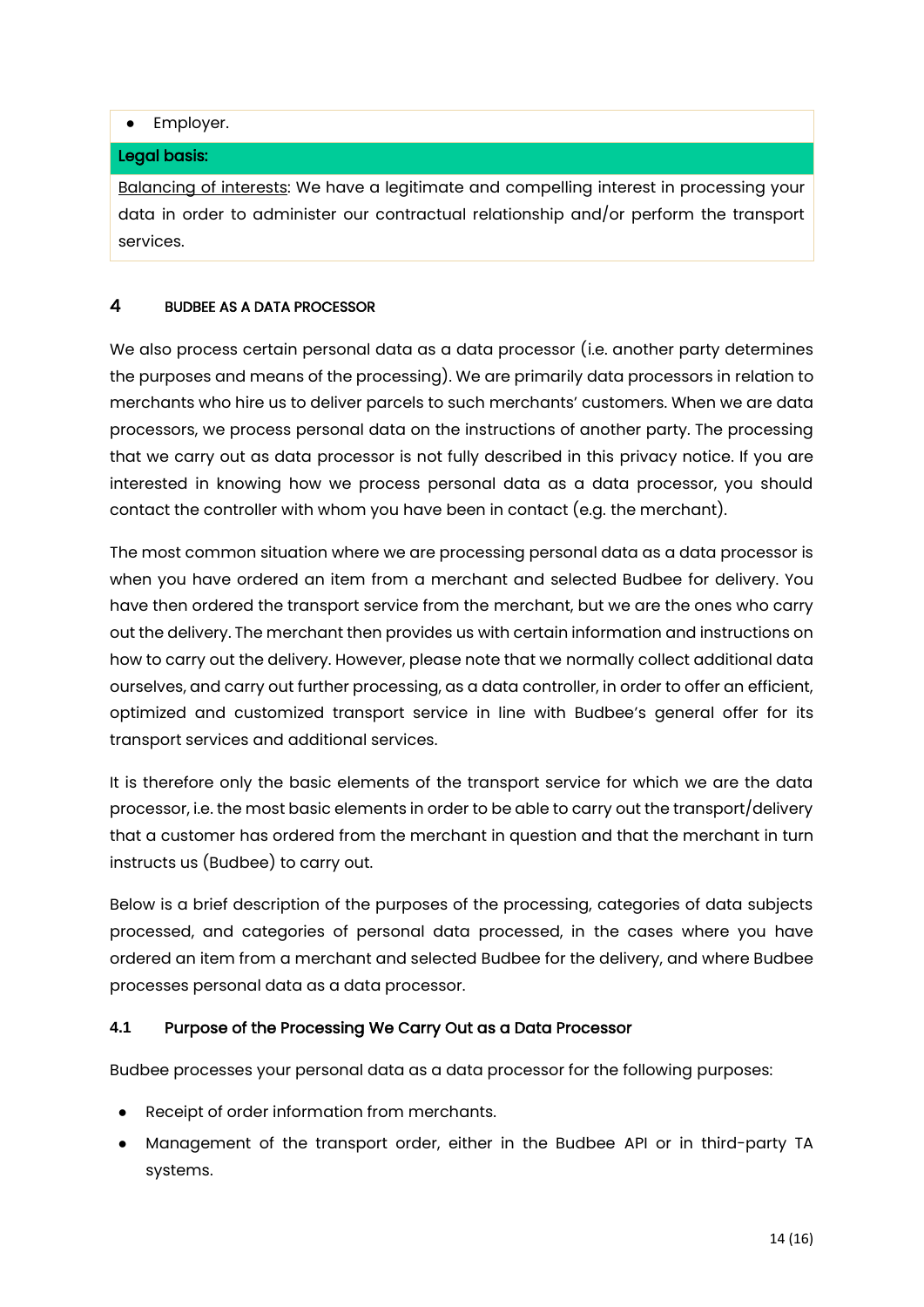- Planning and execution of the ordered transport service, which includes collecting, transporting, sorting, scanning/recording, storing, delivering, (and if necessary) returning of parcels.
- Handling and compliance with the delivery instructions and preferences that the merchant notifies Budbee of, such as instructions that the merchant itself collects from you and forwards to us, such as that a certain type of ID check should be carried out to verify identity.
- Communication and confirmation to the merchant about delivery results, e.g. delivery of parcels and/or information about any potential problems that have made delivery impossible.

# **4.2** What Categories of Data Subjects are We Data Processors for?

The processing includes the category of data subjects who are the merchants' customers (if private individual customers) and who have chosen Budbee as their choice of delivery, or if the customer is a company, the contact person for the business customer. In some cases, other individuals' personal data may also be processed, e.g. if the merchant provides a c/o address or notifies that a particular person (other than the customer itself) will receive the parcel.

# **4.3** What Categories of Personal Data do We Process?

Budbee processes the personal data provided to us by the merchant about the customer/recipient of the parcel. The following categories of personal data are processed:

- Name, address, telephone number, email address and other contact details which the merchant provides. Please note that we consider ourselves to be the data controller for any personal data that we collect ourselves from/about the customer/recipient.
- To the extent the merchant provides us with information about the content of the parcel, we are the data processor for that information (for example, it can be information about that the parcel contains valuables, has some particularly sensitive content etc. and require a specific delivery process).
- To the extent the merchant has requested us to perform an ID check (e.g. through Bank ID, manual ID verification or signature), we process the identification data as a data processor to the merchant. However, if we choose to carry out an ID check on our own initiative, we are the data controller for such ID check.
- In some cases, the customer may provide information, instructions or preferences in free text fields or through other means directly to the merchant. To the extent that such information and instructions/preferences are passed on to us, or if other information about customers or recipients is provided to us by the merchant, we process such data as a data processor.